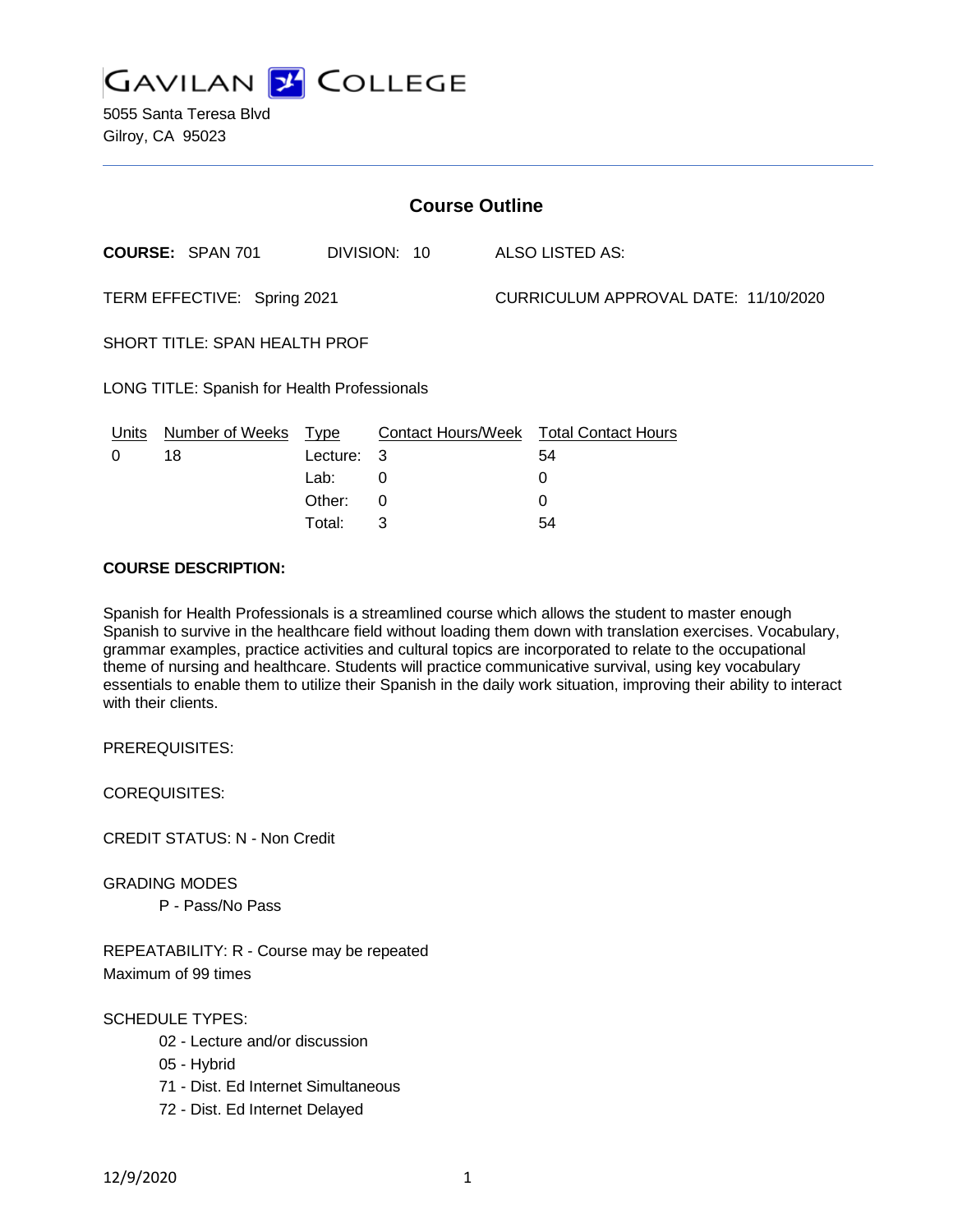## **STUDENT LEARNING OUTCOMES:**

By the end of this course, a student should:

1. Develop foundational oral and writing proficiency of nursing and healthcare terms in the Spanish language.

2. Develop recognition of nursing and healthcare grammar in the Spanish language using comparative analysis with the nursing and healthcare terms in the English language.

## **CONTENT, STUDENT PERFORMANCE OBJECTIVES, OUT-OF-CLASS ASSIGNMENTS**

Curriculum Approval Date: 11/10/2020 - **DE MODIFICATION ONLY**

9 Hours

Content: (a) greetings (b) numbers 0-100

Student Performance Objectives: Utilize common greetings in Spanish. Demonstrate a few basic numbers utilizing the Spanish language. Discuss situations where greetings and numbers would be used in working with patients.

12 Hours

Content: (a) personal information (b) telling time (c) naming body parts

Student Performance Objectives: Complete a personal information form that might be used for a new patient in the doctor's office. Demonstrate how to tell time in Spanish. Perform a variety of exercises that demonstrate the ability to speak and read the names of body parts in the Spanish language.

15 Hours

Content: (a) present progressive (b) possessive adjectives (c) commands

Student Performance Objectives: Demonstrate the use of present progressive and possessive adjectives in various nursing and health care situations. Utilize common commands in Spanish.

16 Hours

Content: (a) expressions with "tener y estar" (b) verbs "ir" (c) present tense and future verbs

Student Performance Objectives: Demonstrate the use of expressions with "tener y estar", verbs "ir", and present tense and future verbs in various nursing and health care situations.

2 Hours

## **METHODS OF INSTRUCTION:**

Each learning module will present key vocabulary activities to include mastered core expressions pertinent to healthcare occupational areas within cooperative group settings, partner activities, and selected handouts.

#### **OUT OF CLASS ASSIGNMENTS:**

Required Outside Hours: 54

Assignment Description: Review textbook exercises and complete practical application of the Spanish language in nursing and healthcare situations.

Required Outside Hours: 54

Assignment Description: Homework: Complete oral and written practical applications of the Spanish language as it relates to the healthcare field.

#### **METHODS OF EVALUATION:**

Writing assignments Percent of total grade: 50.00 % Written reports, homework assignments and quizzes. Other methods of evaluation Percent of total grade: 50.00 %